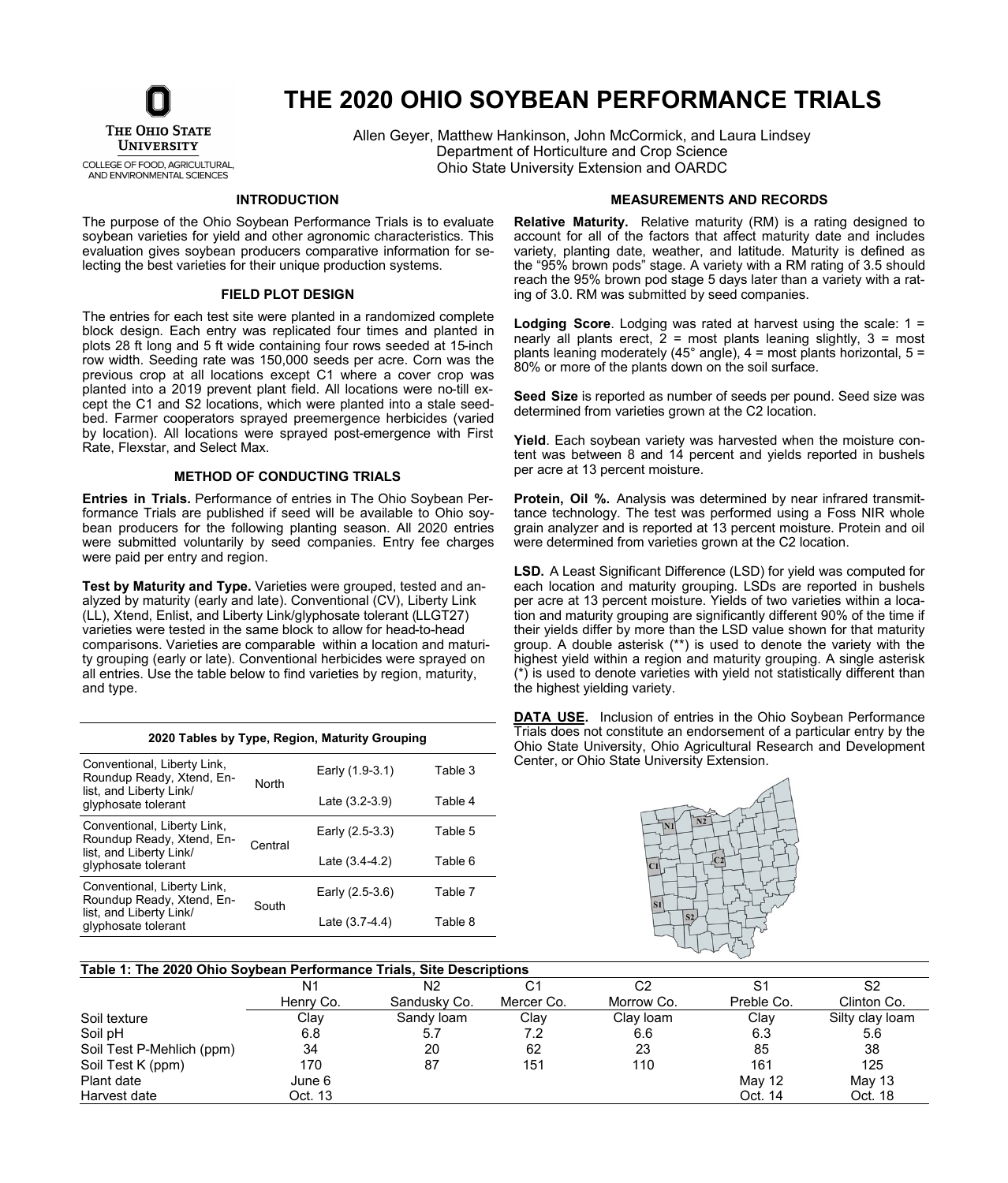| <b>Entry</b>          |                                                       |                        |           | North Region Yield (bu/acre)                                 |                |  |                          |
|-----------------------|-------------------------------------------------------|------------------------|-----------|--------------------------------------------------------------|----------------|--|--------------------------|
| <b>Variety</b>        | <b>Brand/Company Name</b>                             | <b>Type</b>            | <b>RM</b> | <b>Physical Characteristics</b><br>Seeds/lb. % Protein % Oil | N <sub>1</sub> |  | N2 '20 Mean '19-'20 Mean |
| 22DC6                 | <b>Blue River Organic Seed</b>                        | <b>CV</b>              | 2.2       |                                                              | 56.5**         |  |                          |
| W 5926X               | Wellman Seeds, Inc.                                   | Xtend                  | 2.6       |                                                              | 56.4*          |  |                          |
| <b>XO 3131E</b>       | Xitavo                                                | Enlist                 | 3.1       |                                                              | $56.1*$        |  |                          |
| AG30X8                | Asgrow                                                | Xtend                  | 3.0       |                                                              | $55.1*$        |  |                          |
| W 6131E               | Wellman Seeds, Inc.                                   | Enlist                 | 3.1       |                                                              | $55.1*$        |  |                          |
| CZ 3099GTLL Credenz   |                                                       | LLGT27                 | 3.0       |                                                              | $55.0*$        |  |                          |
| <b>HS 28B00</b>       | Growmark, Inc.                                        | LLGT27                 | 2.8       |                                                              | $55.0*$        |  |                          |
| W 5928X               | Wellman Seeds, Inc.                                   | Xtend                  | 2.8       |                                                              | $54.8*$        |  |                          |
| <b>LGS3060RX</b>      | <b>LG Seeds</b>                                       | <b>Xtend</b>           | 3.0       |                                                              | $54.7*$        |  |                          |
| CZ 2830GTLL Credenz   |                                                       | LLGT27                 | 2.8       |                                                              | $54.5*$        |  |                          |
| <b>AG27X0</b>         | Asgrow                                                | <b>Xtend</b>           | 2.7       |                                                              | $53.7*$        |  |                          |
| <b>HS 30X00</b>       | Growmark, Inc.                                        | <b>Xtend</b>           | 3.0       |                                                              | $53.6*$        |  |                          |
| 29DC5                 | <b>Blue River Organic Seed</b>                        | <b>CV</b>              | 2.7       |                                                              | $53.3*$        |  |                          |
| <b>S28XT58</b>        | Dyna-Gro Seed                                         | Xtend                  | 2.8       |                                                              | $52.9*$        |  |                          |
| SC 7311E <sup>™</sup> | Seed Consultants, Inc.                                | Enlist                 | 3.1       |                                                              | $52.9*$        |  |                          |
| G2624RX               | AgriGold                                              | <b>Xtend</b>           | 2.6       |                                                              | $52.8*$        |  |                          |
| <b>HS 28X70</b>       | Growmark, Inc.                                        | <b>Xtend</b>           | 2.8       |                                                              | $52.8*$        |  |                          |
| S31GL41               | Dyna-Gro Seed                                         | LLGT27                 | 3.1       |                                                              | $52.7*$        |  |                          |
| 2801GL                | Advanced Genetics, Inc.                               | LLGT27                 | 2.8       |                                                              | 52.6           |  |                          |
| AG25X9                | Asgrow                                                | Xtend                  | 2.5       |                                                              | 52.6           |  |                          |
| 3101GL                | Advanced Genetics, Inc.                               | LLGT27                 | 3.1       |                                                              | 52.5           |  |                          |
| CZ 2910GTLL Credenz   |                                                       | LLGT27                 | 2.9       |                                                              | 52.3           |  |                          |
| G3000RX               | <b>AgriGold</b>                                       | <b>Xtend</b>           | 3.0       |                                                              | 52.2           |  |                          |
| SC 8279X™             | Seed Consultants, Inc.                                | <b>Xtend</b>           | 2.7       |                                                              | 52.1           |  |                          |
| S31EN91               | Dyna-Gro Seed                                         | Enlist                 | 3.1       |                                                              | 51.9           |  |                          |
| <b>HS 31B00</b>       | Growmark, Inc.                                        | LLGT27                 | 3.1       |                                                              | 51.7           |  |                          |
| CZ 2760GTLL Credenz   |                                                       | LLGT27                 | 2.7       |                                                              | 51.6           |  |                          |
| LGS2444RX             | <b>LG Seeds</b>                                       | Xtend                  | 2.4       |                                                              | 51.6           |  |                          |
| CZ 2550GTLL Credenz   |                                                       | LLGT27                 | 2.5       |                                                              | 51.5           |  |                          |
| E3151 E3              |                                                       |                        | 3.1       |                                                              |                |  |                          |
| 2801RX                | <b>Ebberts Field Seeds</b><br>Advanced Genetics, Inc. | Enlist<br><b>Xtend</b> | 2.8       |                                                              | 51.5<br>51.2   |  |                          |
| <b>ZS2898GL</b>       | <b>Local Seed Company</b>                             | LLGT27                 | 2.8       |                                                              | 51.2           |  |                          |
| <b>HS 28E90</b>       | Growmark, Inc.                                        | Enlist                 | 2.8       |                                                              | 51.0           |  |                          |
| LGS2627RX             | <b>LG Seeds</b>                                       | Xtend                  | 2.6       |                                                              | 51.0           |  |                          |
| <b>GH2788X</b>        | <b>Golden Harvest</b>                                 | <b>Xtend</b>           | 2.7       |                                                              | 50.9           |  |                          |
| C2888RX               | <b>LG Seeds</b>                                       | <b>Xtend</b>           | 2.8       |                                                              | 50.9           |  |                          |
| GH2818E3              | <b>Golden Harvest</b>                                 | Enlist                 | 2.8       |                                                              | 50.7           |  |                          |
| Strike 2900C          | Burtch Seed Company, Inc.                             | <b>CV</b>              | 2.9       |                                                              | 50.6           |  |                          |
| <b>GM 27E49</b>       | Luckey Farmers, Inc.                                  | Enlist                 | 2.7       |                                                              | 50.5           |  |                          |
| <b>HS 24X80</b>       | Growmark, Inc.                                        | Xtend                  | 2.4       |                                                              | 50.4           |  |                          |
| W 6928E               | Wellman Seeds, Inc.                                   | Enlist                 | 2.8       |                                                              | 50.3           |  |                          |
| G2900RX               | <b>AgriGold</b>                                       | Xtend                  | 2.9       |                                                              | 50.2           |  |                          |
| 0-727AE               | Advanced Genetics, Inc.                               | Enlist                 | 2.7       |                                                              | 49.6           |  |                          |
| W 6130E               | Wellman Seeds, Inc.                                   | Enlist                 | 3.0       |                                                              | 49.6           |  |                          |
| 9-726AE               | Advanced Genetics, Inc.                               | Enlist                 | 2.6       |                                                              | 49.5           |  |                          |
| 301R2X                | <b>Ebberts Field Seeds</b>                            | Xtend                  | 3.0       |                                                              | 49.5           |  |                          |
| W 295                 | Wellman Seeds, Inc.                                   | <b>CV</b>              | 2.9       |                                                              | 49.0           |  |                          |
| <b>HS 25E00</b>       | Growmark, Inc.                                        | Enlist                 | 2.5       |                                                              | 48.9           |  |                          |
| 9-730AE               | Advanced Genetics, Inc.                               | Enlist                 | 3.0       |                                                              | 48.8           |  |                          |
| 24DC3                 | <b>Blue River Organic Seed</b>                        | <b>CV</b>              | 2.4       |                                                              | 48.6           |  |                          |
| LS3005E3              | <b>Local Seed Company</b>                             | Enlist                 | 3.0       |                                                              | 48.6           |  |                          |
| XO 2501E              | Xitavo                                                | Enlist                 | 2.5       |                                                              | 48.5           |  |                          |
| 29EA23                | <b>Stine Seed Company</b>                             | Enlist                 | 2.9       |                                                              | 48.5           |  |                          |
| XO 2711E              | Xitavo                                                | Enlist                 | 2.7       |                                                              | 48.4           |  |                          |

**TABLE 3: The 2020 Ohio Soybean Performance Trials,** *North Region - Early Varieties (RM 1.9-3.1)*

**NOTE: North Region, Early Variety Trial Results are Continued on the Next Page.**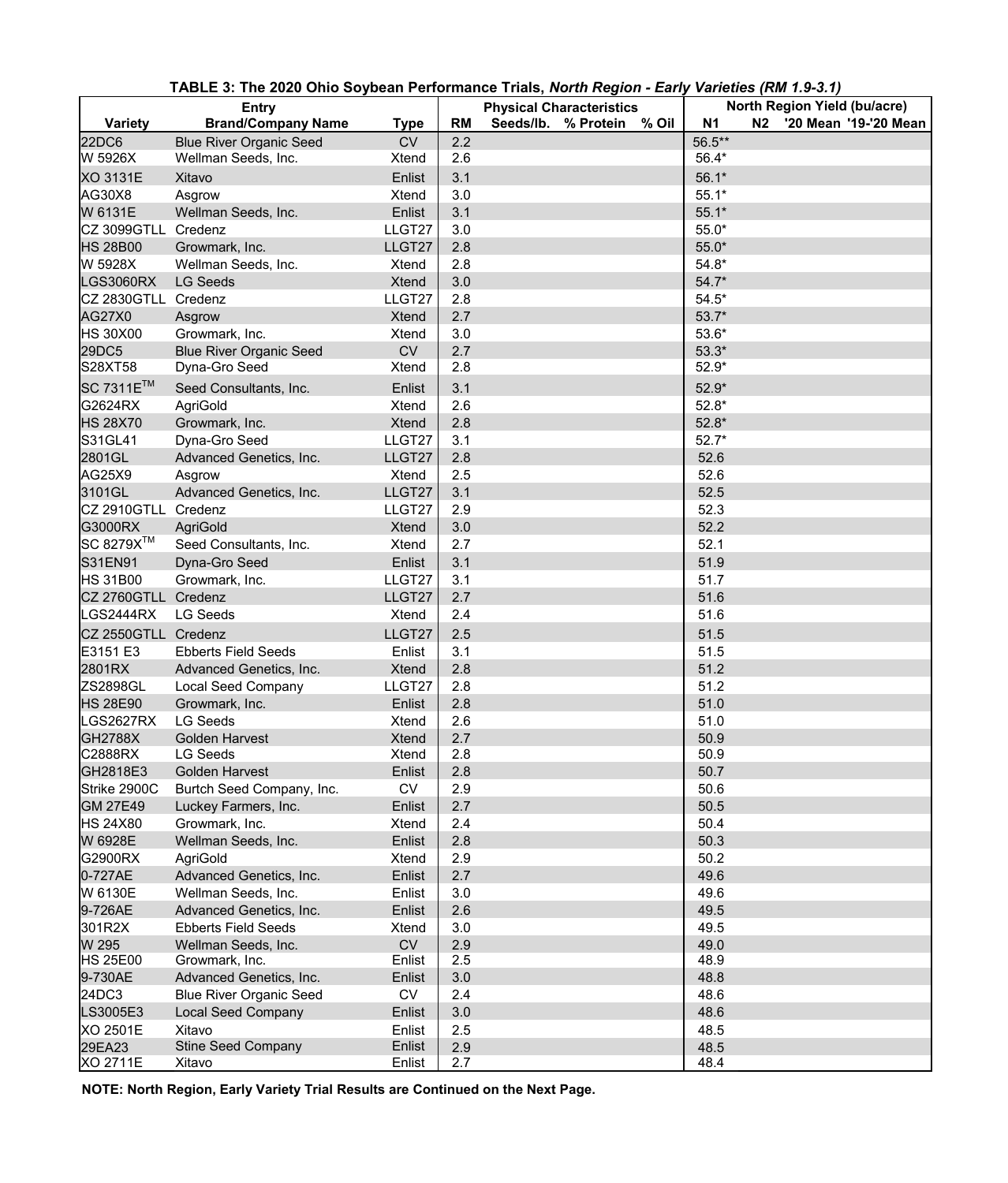|                    | CONTINUED FROM PREVIOUS PAGE |             |           |                                 |                           |  |           |                              |  |                       |  |
|--------------------|------------------------------|-------------|-----------|---------------------------------|---------------------------|--|-----------|------------------------------|--|-----------------------|--|
| Entry              |                              |             |           | <b>Physical Characteristics</b> |                           |  |           | North Region Yield (bu/acre) |  |                       |  |
| <b>Variety</b>     | <b>Brand/Company Name</b>    | <b>Type</b> | <b>RM</b> |                                 | Seeds/lb. % Protein % Oil |  | <b>N1</b> | N <sub>2</sub>               |  | '20 Mean '19-'20 Mean |  |
| <b>CZ 2040GTLL</b> | Credenz                      | LLGT27      | 2.0       |                                 |                           |  | 48.4      |                              |  |                       |  |
| <b>XO 2921E</b>    | Xitavo                       | Enlist      | 2.9       |                                 |                           |  | 48.3      |                              |  |                       |  |
| <b>CZ 2360GTLL</b> | Credenz                      | LLGT27      | 2.3       |                                 |                           |  | 47.8      |                              |  |                       |  |
| 3101RX             | Advanced Genetics, Inc.      | Xtend       | 3.1       |                                 |                           |  | 47.5      |                              |  |                       |  |
| E3040 E3           | <b>Ebberts Field Seeds</b>   | Enlist      | 2.9       |                                 |                           |  | 47.1      |                              |  |                       |  |
| ZS1999GL           | <b>Local Seed Company</b>    | LLGT27      | 1.9       |                                 |                           |  | 46.4      |                              |  |                       |  |
|                    |                              | <b>Min</b>  | 1.9       |                                 |                           |  | 46.4      |                              |  |                       |  |
|                    |                              | <b>Max</b>  | 3.1       |                                 |                           |  | 56.5      |                              |  |                       |  |
|                    |                              | <b>Mean</b> | 2.8       |                                 |                           |  | 51.4      |                              |  |                       |  |
|                    |                              | LSD(0.1)    |           |                                 |                           |  | 3.8       |                              |  |                       |  |
|                    |                              | <b>CV</b>   |           |                                 |                           |  | 6.4       |                              |  |                       |  |

## **TABLE 3: The 2020 Ohio Soybean Performance Trials,** *North Region - Early Varieties (RM 1.9-3.1) CONTINUED FROM PREVIOUS PAGE*

Note: Min, max, mean, LSD, and CV values include experimental cultivars that were not printed in this publication.

|                 | TABLE 4: The 2020 Onio Soybean Performance Trials, <i>North Region - Late Varieties (RM 3.2-3.9)</i><br><b>Entry</b> |              |           | <b>Physical Characteristics</b> | North Region Yield (bu/acre) |    |  |                       |
|-----------------|----------------------------------------------------------------------------------------------------------------------|--------------|-----------|---------------------------------|------------------------------|----|--|-----------------------|
| <b>Variety</b>  | <b>Brand/Company Name</b>                                                                                            | <b>Type</b>  | <b>RM</b> | Seeds/lb. % Protein<br>% Oil    | <b>N1</b>                    | N2 |  | '20 Mean '19-'20 Mean |
| Strike 3100C    | Burtch Seed Company, Inc.                                                                                            | <b>CV</b>    | 3.2       |                                 | $57.4***$                    |    |  |                       |
| E3851 E3        | <b>Ebberts Field Seeds</b>                                                                                           | Enlist       | 3.8       |                                 | $55.3*$                      |    |  |                       |
| 3628R2X         | <b>Stewart Seeds</b>                                                                                                 | <b>Xtend</b> | 3.6       |                                 | $55.0*$                      |    |  |                       |
| W 5836X         | Wellman Seeds, Inc.                                                                                                  | <b>Xtend</b> | 3.6       |                                 | $55.0*$                      |    |  |                       |
| 388R2X          | <b>Ebberts Field Seeds</b>                                                                                           | <b>Xtend</b> | 3.8       |                                 | $54.3*$                      |    |  |                       |
| AG36X6          | Asgrow                                                                                                               | Xtend        | 3.6       |                                 | $53.9*$                      |    |  |                       |
| <b>LS3207XS</b> | <b>Local Seed Company</b>                                                                                            | <b>Xtend</b> | 3.2       |                                 | $53.7*$                      |    |  |                       |
| Strike 3500C    | Burtch Seed Company, Inc.                                                                                            | <b>CV</b>    | 3.5       |                                 | 53.5                         |    |  |                       |
| V3720S          | <b>Virtue Seeds</b>                                                                                                  | <b>CV</b>    | 3.7       |                                 | 53.5                         |    |  |                       |
| AG38X8          | Asgrow                                                                                                               | <b>Xtend</b> | 3.8       |                                 | 53.3                         |    |  |                       |
| S32EN01         | Dyna-Gro Seed                                                                                                        | Enlist       | 3.2       |                                 | 53.2                         |    |  |                       |
| <b>HS 32X90</b> | Growmark, Inc.                                                                                                       | <b>Xtend</b> | 3.2       |                                 | 52.8                         |    |  |                       |
| <b>HS 38X70</b> | Growmark, Inc.                                                                                                       | <b>Xtend</b> | 3.8       |                                 | 52.7                         |    |  |                       |
| Strike 3800C    | Burtch Seed Company, Inc.                                                                                            | <b>CV</b>    | 3.8       |                                 | 52.3                         |    |  |                       |
| 3601RX          | Advanced Genetics, Inc.                                                                                              | <b>Xtend</b> | 3.6       |                                 | 52.2                         |    |  |                       |
| AG37X0          | Asgrow                                                                                                               | <b>Xtend</b> | 3.7       |                                 | 52.0                         |    |  |                       |
| <b>HS 32E00</b> | Growmark, Inc.                                                                                                       | Enlist       | 3.2       |                                 | 52.0                         |    |  |                       |
| CZ 3750GTLL     | Credenz                                                                                                              | LLGT27       | 3.7       |                                 | 51.8                         |    |  |                       |
| <b>HS 35B00</b> | Growmark, Inc.                                                                                                       | LLGT27       | 3.5       |                                 | 51.8                         |    |  |                       |
| <b>ZS3496GL</b> | <b>Local Seed Company</b>                                                                                            | LLGT27       | 3.4       |                                 | 51.8                         |    |  |                       |
| 3303RX          | Advanced Genetics, Inc.                                                                                              | <b>Xtend</b> | 3.3       |                                 | 51.7                         |    |  |                       |
| W 6133E         | Wellman Seeds, Inc.                                                                                                  | Enlist       | 3.3       |                                 | 51.6                         |    |  |                       |
| W 6138E         | Wellman Seeds, Inc.                                                                                                  | Enlist       | 3.8       |                                 | 51.5                         |    |  |                       |
| S32XS71         | Dyna-Gro Seed                                                                                                        | <b>Xtend</b> | 3.2       |                                 | 51.3                         |    |  |                       |
| Strike 3600C    | Burtch Seed Company, Inc.                                                                                            | <b>CV</b>    | 3.6       |                                 | 51.2                         |    |  |                       |
| GH3088X         | <b>Golden Harvest</b>                                                                                                | <b>Xtend</b> | 3.0       |                                 | 51.2                         |    |  |                       |
| SC 3330L™       | Seed Consultants, Inc.                                                                                               | LL.          | 3.3       |                                 | 51.2                         |    |  |                       |
| <b>LS3205GL</b> | <b>Local Seed Company</b>                                                                                            | LLGT27       | 3.2       |                                 | 51.1                         |    |  |                       |
| <b>LS3976X</b>  | <b>Local Seed Company</b>                                                                                            | <b>Xtend</b> | 3.9       |                                 | 51.1                         |    |  |                       |

## **TABLE 4: The 2020 Ohio Soybean Performance Trials,** *North Region - Late Varieties (RM 3.2-3.9)*

**NOTE: North Region, Late Variety Trial Results are Continued on the Next Page.**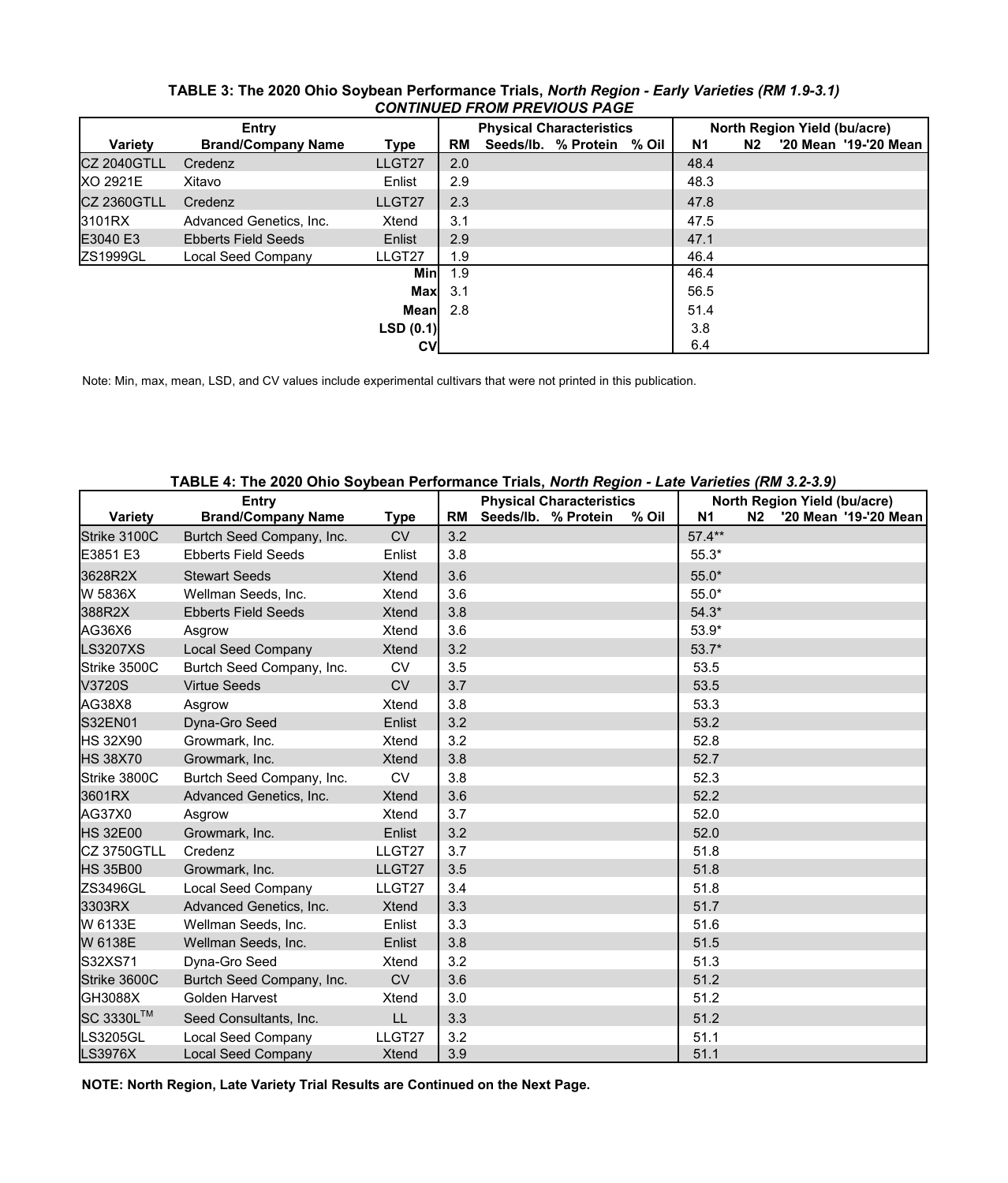| <b>Entry</b>          |                            |              | <b>Physical Characteristics</b> |                                 |           | North Region Yield (bu/acre) |  |  |  |
|-----------------------|----------------------------|--------------|---------------------------------|---------------------------------|-----------|------------------------------|--|--|--|
| <b>Variety</b>        | <b>Brand/Company Name</b>  | <b>Type</b>  | <b>RM</b>                       | Seeds/lb.<br>% Protein<br>% Oil | <b>N1</b> | N2<br>'20 Mean '19-'20 Mean  |  |  |  |
| 368R2X                | <b>Ebberts Field Seeds</b> | <b>Xtend</b> | 3.6                             |                                 | 51.0      |                              |  |  |  |
| <b>HS 35X00</b>       | Growmark, Inc.             | <b>Xtend</b> | 3.5                             |                                 | 50.8      |                              |  |  |  |
| <b>GM 34E90</b>       | Luckey Farmers, Inc.       | Enlist       | 3.4                             |                                 | 50.6      |                              |  |  |  |
| W 5932X               | Wellman Seeds, Inc.        | <b>Xtend</b> | 3.2                             |                                 | 50.6      |                              |  |  |  |
| G3620RX               | <b>AgriGold</b>            | <b>Xtend</b> | 3.6                             |                                 | 50.5      |                              |  |  |  |
| <b>XO 3341E</b>       | Xitavo                     | Enlist       | 3.3                             |                                 | 50.5      |                              |  |  |  |
| CZ 3660GTLL           | Credenz                    | LLGT27       | 3.6                             |                                 | 50.2      |                              |  |  |  |
| CZ 3519GTLL           | Credenz                    | LLGT27       | 3.5                             |                                 | 50.1      |                              |  |  |  |
| 3830R2X               | <b>Stewart Seeds</b>       | <b>Xtend</b> | 3.8                             |                                 | 50.1      |                              |  |  |  |
| G3285RX               | <b>AgriGold</b>            | <b>Xtend</b> | 3.2                             |                                 | 49.9      |                              |  |  |  |
| SC 7341E <sup>™</sup> | Seed Consultants, Inc.     | Enlist       | 3.4                             |                                 | 49.7      |                              |  |  |  |
| 3340R2X               | <b>Stewart Seeds</b>       | <b>Xtend</b> | 3.3                             |                                 | 49.6      |                              |  |  |  |
| 330R2X                | <b>Ebberts Field Seeds</b> | <b>Xtend</b> | 3.3                             |                                 | 49.5      |                              |  |  |  |
| GH3546X               | Golden Harvest             | <b>Xtend</b> | 3.5                             |                                 | 49.5      |                              |  |  |  |
| 351R2X                | <b>Ebberts Field Seeds</b> | <b>Xtend</b> | 3.4                             |                                 | 49.4      |                              |  |  |  |
| AG33X0                | Asgrow                     | <b>Xtend</b> | 3.3                             |                                 | 49.2      |                              |  |  |  |
| LS3906GL              | <b>Local Seed Company</b>  | LLGT27       | 3.9                             |                                 | 49.2      |                              |  |  |  |
| 32CN08                | Advanced Genetics, Inc.    | <b>CV</b>    | 3.2                             |                                 | 48.5      |                              |  |  |  |
| S3305N                | Dyna-Gro Seed              | <b>CV</b>    | 3.3                             |                                 | 48.5      |                              |  |  |  |
| LS3606GL              | <b>Local Seed Company</b>  | LLGT27       | 3.6                             |                                 | 48.3      |                              |  |  |  |
| GH3582E3              | <b>Golden Harvest</b>      | Enlist       | 3.5                             |                                 | 48.2      |                              |  |  |  |
| E3350 E3              | <b>Ebberts Field Seeds</b> | Enlist       | 3.3                             |                                 | 48.1      |                              |  |  |  |
| <b>GM 34B11</b>       | Luckey Farmers, Inc.       | LLGT27       | 3.4                             |                                 | 48.1      |                              |  |  |  |
| E3741 E3              | <b>Ebberts Field Seeds</b> | Enlist       | 3.7                             |                                 | 47.8      |                              |  |  |  |
| <b>HS 34E80</b>       | Growmark, Inc.             | Enlist       | 3.4                             |                                 | 47.8      |                              |  |  |  |
| <b>AG37X9</b>         | Asgrow                     | <b>Xtend</b> | 3.7                             |                                 | 47.7      |                              |  |  |  |
| S3681STS              | Dyna-Gro Seed              | <b>CV</b>    | 3.6                             |                                 | 47.7      |                              |  |  |  |
| ZS3898E3S             | <b>Local Seed Company</b>  | Enlist       | 3.8                             |                                 | 47.6      |                              |  |  |  |
| <b>CZ 3480GTLL</b>    | Credenz                    | LLGT27       | 3.4                             |                                 | 47.1      |                              |  |  |  |
| S35EN99               | Dyna-Gro Seed              | Enlist       | 3.5                             |                                 | 47.0      |                              |  |  |  |
| E3540 E3              | <b>Ebberts Field Seeds</b> | Enlist       | 3.4                             |                                 | 47.0      |                              |  |  |  |
| AG33X8                | Asgrow                     | <b>Xtend</b> | 3.3                             |                                 | 46.6      |                              |  |  |  |
| <b>CZ 3309GTLL</b>    | Credenz                    | LLGT27       | 3.3                             |                                 | 46.2      |                              |  |  |  |
| 3503RX                | Advanced Genetics, Inc.    | <b>Xtend</b> | 3.5                             |                                 | 46.0      |                              |  |  |  |
| <b>S33EN09</b>        | Dyna-Gro Seed              | Enlist       | 3.3                             |                                 | 46.0      |                              |  |  |  |
| 34EA12                | <b>Stine Seed Company</b>  | Enlist       | 3.4                             |                                 | 46.0      |                              |  |  |  |
| <b>HS 38E90</b>       | Growmark, Inc.             | Enlist       | 3.8                             |                                 | 45.3      |                              |  |  |  |
| W 6037E               | Wellman Seeds, Inc.        | Enlist       | 3.7                             |                                 | 45.3      |                              |  |  |  |
| S34GL79               | Dyna-Gro Seed              | LLGT27       | 3.4                             |                                 | 45.1      |                              |  |  |  |
| E3240 E3              | <b>Ebberts Field Seeds</b> | Enlist       | 3.2                             |                                 | 44.9      |                              |  |  |  |
| W 6033E               | Wellman Seeds, Inc.        | Enlist       | 3.3                             |                                 | 44.7      |                              |  |  |  |
| W 6032E               | Wellman Seeds, Inc.        | Enlist       | 3.2                             |                                 | 44.5      |                              |  |  |  |
|                       |                            | <b>Min</b>   | 3.2                             |                                 | 44.5      |                              |  |  |  |
|                       |                            | <b>Max</b>   | 3.9                             |                                 | 57.4      |                              |  |  |  |
|                       |                            | <b>Mean</b>  | 3.5                             |                                 | 50.0      |                              |  |  |  |
|                       |                            | LSD(0.1)     |                                 |                                 | 3.8       |                              |  |  |  |
|                       |                            | <b>CV</b>    |                                 |                                 | 6.4       |                              |  |  |  |

## **TABLE 4: The 2020 Ohio Soybean Performance Trials,** *North Region - Late Varieties (RM 3.2-3.9) CONTINUED FROM PREVIOUS PAGE*

Note: Min, max, mean, LSD, and CV values include experimental cultivars that were not printed in this publication.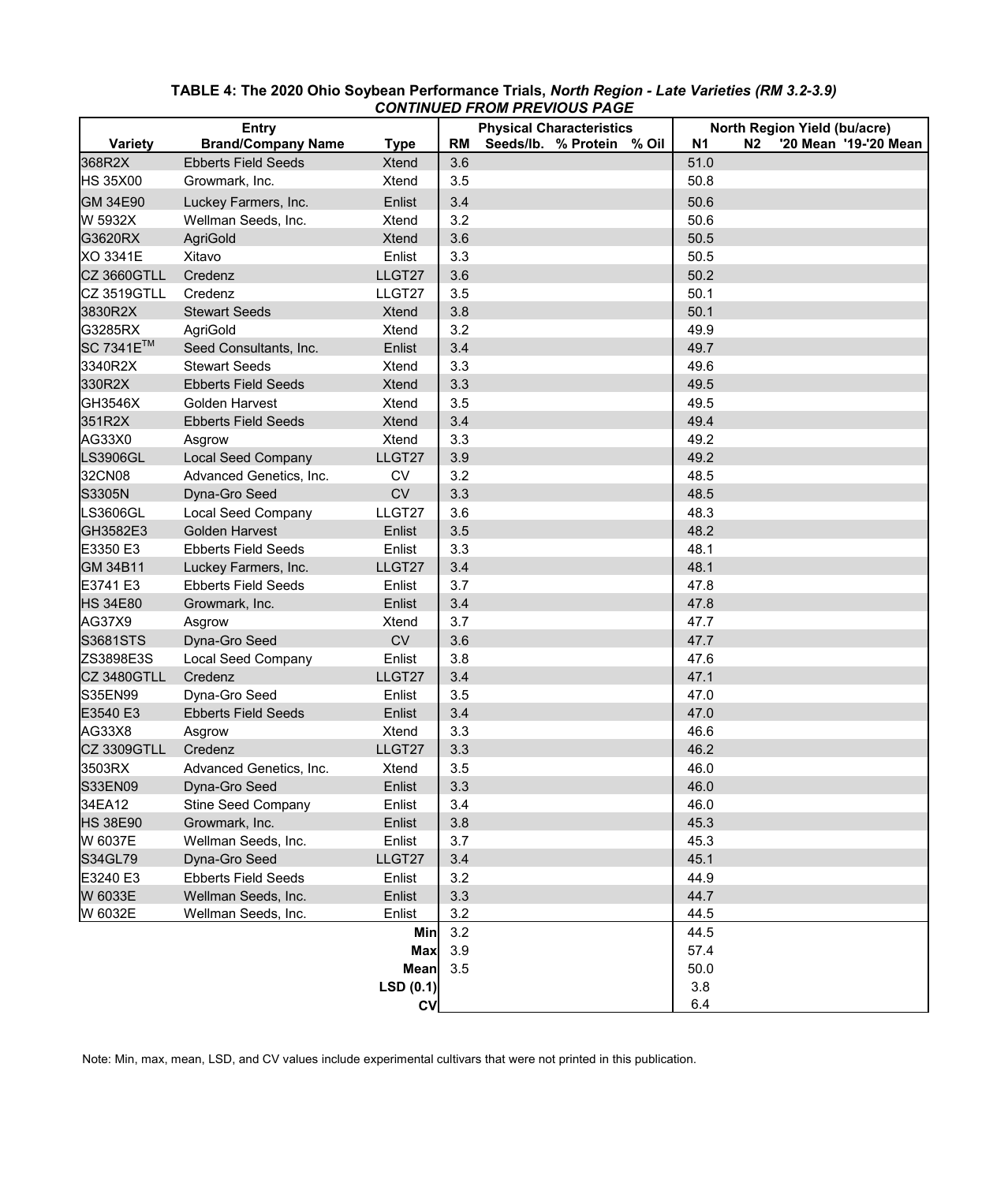| <b>Entry</b>          |                                       |                        | <b>Physical Characteristics</b> |                              |                  | South Region Yield (bu/ac) |                 |                                 |  |
|-----------------------|---------------------------------------|------------------------|---------------------------------|------------------------------|------------------|----------------------------|-----------------|---------------------------------|--|
| <b>Variety</b>        | <b>Brand/Company Name</b>             | <b>Type</b>            | <b>RM</b>                       | Seeds/lb. % Protein<br>% Oil | S <sub>1</sub>   | S <sub>2</sub>             | <b>'20 Mean</b> | '19-'20 Mean                    |  |
| <b>GH3546X</b>        | <b>Golden Harvest</b>                 | <b>Xtend</b>           | 3.5                             |                              | $75.5*$          | 81.9**                     | 78.7            | 70.0                            |  |
| 3628R2X               | <b>Stewart Seeds</b>                  | <b>Xtend</b>           | 3.6                             |                              | 79.2*            | $78.2*$                    | 78.7            |                                 |  |
| AG33X0                | Asgrow                                | <b>Xtend</b>           | 3.3                             |                              | 79.4*            | $77.7*$                    | 78.6            |                                 |  |
| 351R2X                | <b>Ebberts Field Seeds</b>            | <b>Xtend</b>           | 3.4                             |                              | 80.9**           | 75.4                       | 78.2            |                                 |  |
| SC 7341E <sup>™</sup> | Seed Consultants, Inc.                | Enlist                 | 3.4                             |                              | 74.6*            | $80.8*$                    | 77.7            | $\qquad \qquad$                 |  |
| CZ 3309GTLL           | Credenz                               | LLGT27                 | 3.3                             |                              | $74.4*$          | $80.1*$                    | 77.3            | 67.9                            |  |
| 368R2X<br>CZ 3519GTLL | <b>Ebberts Field Seeds</b><br>Credenz | <b>Xtend</b><br>LLGT27 | 3.6<br>3.5                      |                              | 78.6*<br>$77.0*$ | 75.1<br>76.6               | 76.9<br>76.8    | 67.8<br>69.0                    |  |
| SC 3361L™             | Seed Consultants, Inc.                | LL                     | 3.6                             |                              | $74.5*$          | 78.6*                      | 76.6            |                                 |  |
|                       |                                       |                        |                                 |                              |                  |                            |                 | $\qquad \qquad -$               |  |
| AG36X6                | Asgrow                                | <b>Xtend</b>           | 3.6                             |                              | $75.7*$          | 77.2                       | 76.5            | 67.5                            |  |
| <b>CZ 3099GTLL</b>    | Credenz                               | LLGT27                 | 3.0                             |                              | $75.3*$          | 76.9                       | 76.1            | 66.9                            |  |
| <b>XO 3651E</b>       | Xitavo                                | Enlist                 | 3.6                             |                              | 71.8             | 79.9*                      | 75.9            |                                 |  |
| 330R2X                | <b>Ebberts Field Seeds</b>            | <b>Xtend</b>           | 3.3                             |                              | 72.7             | 78.6*                      | 75.7            | $\qquad \qquad$                 |  |
| W 5932X               | Wellman Seeds, Inc.                   | <b>Xtend</b>           | 3.2                             |                              | 72.8             | 78.5*                      | 75.7            | 66.6                            |  |
| S32XS71               | Dyna-Gro Seed                         | <b>Xtend</b>           | 3.2                             |                              | $75.4*$          | 75.1                       | 75.3            |                                 |  |
| CZ 3660GTLL           | Credenz                               | LLGT27                 | 3.6                             |                              | 76.4*            | 73.8                       | 75.1            | 62.7                            |  |
| SC 3330L™             | Seed Consultants, Inc.                | LL                     | 3.3                             |                              | 70.3             | 79.5*                      | 74.9            |                                 |  |
| GH3582E3              | <b>Golden Harvest</b>                 | Enlist                 | 3.5                             |                              | 76.9*            | 72.8                       | 74.9            |                                 |  |
| W 5836X               | Wellman Seeds, Inc.                   | <b>Xtend</b>           | 3.6                             |                              | 69.9             | $79.4*$                    | 74.7            | 65.8                            |  |
| E3540 E3              | <b>Ebberts Field Seeds</b>            | Enlist                 | 3.4                             |                              | $74.3*$          | 74.0                       | 74.2            | $\overbrace{\phantom{13333}}$   |  |
| W 5928X               | Wellman Seeds, Inc.                   | <b>Xtend</b>           | 2.8                             |                              | $75.4*$          | 72.5                       | 74.0            | 65.7                            |  |
| <b>LS3606GL</b>       | <b>Local Seed Company</b>             | LLGT27                 | 3.6                             |                              | 69.5             | 77.4                       | 73.5            |                                 |  |
| G3285RX               | <b>AgriGold</b>                       | <b>Xtend</b>           | 3.2                             |                              | 73.9*            | 72.6                       | 73.3            | 63.9                            |  |
| S36-E3                | <b>NK Seeds</b>                       | Enlist                 | 3.6                             |                              | 73.1             | 73.2                       | 73.2            | $\hspace{0.1mm}-\hspace{0.1mm}$ |  |
| G3620RX               | <b>AgriGold</b>                       | <b>Xtend</b>           | 3.6                             |                              | $74.1*$          | 72.1                       | 73.1            | 66.0                            |  |
| <b>XO 3131E</b>       | Xitavo                                | Enlist                 | 3.1                             |                              | 68.2             | $77.9*$                    | 73.1            |                                 |  |
| <b>XO 3341E</b>       | Xitavo                                | Enlist                 | 3.3                             |                              | 67.9             | $77.9*$                    | 72.9            |                                 |  |
| W 6033E               | Wellman Seeds, Inc.                   | Enlist                 | 3.3                             |                              | $74.3*$          | 71.4                       | 72.9            |                                 |  |
| G3520RX               | <b>AgriGold</b>                       | <b>Xtend</b>           | 3.5                             |                              | 73.2             | 72.2                       | 72.7            | 62.3                            |  |
| SC 7361E™             | Seed Consultants, Inc.                | Enlist                 | 3.6                             |                              | 67.6             | $77.8*$                    | 72.7            |                                 |  |
| AG33X8                | Asgrow                                | <b>Xtend</b>           | 3.3                             |                              | 73.5             | 70.6                       | 72.1            | 60.2                            |  |
| S36ES70               | Dyna-Gro Seed                         | Enlist                 | 3.6                             |                              | 67.0             | 76.9                       | 72.0            |                                 |  |
| 35DC2                 | <b>Blue River Organic Seed</b>        | <b>CV</b>              | 3.5                             |                              | 71.7             | 71.0                       | 71.4            |                                 |  |
| <b>LS3207XS</b>       | <b>Local Seed Company</b>             | <b>Xtend</b>           | 3.2                             |                              | 72.3             | 70.3                       | 71.3            |                                 |  |
| S3681STS              | Dyna-Gro Seed                         | <b>CV</b>              | 3.6                             |                              | 65.3             | 76.9                       | 71.1            |                                 |  |
| 34A7                  | <b>Blue River Organic Seed</b>        | CV                     | 3.4                             |                              | 63.0             | 79.0*                      | 71.0            |                                 |  |
| W 6131E               | Wellman Seeds, Inc.                   | Enlist                 | 3.1                             |                              | 63.2             | 78.2*                      | 70.7            |                                 |  |
| CZ 3480GTLL           | Credenz                               | LLGT27                 | 3.4                             |                              | 67.8             | 73.1                       | 70.5            |                                 |  |
| S34GL79               | Dyna-Gro Seed                         | LLGT27                 | 3.4                             |                              | 65.0             | 75.5                       | 70.3            |                                 |  |
| <b>LS3205GL</b>       | <b>Local Seed Company</b>             | LLGT27                 | 3.2                             |                              | 67.2             | 73.1                       | 70.2            |                                 |  |
| <b>XO 2921E</b>       | Xitavo                                | Enlist                 | 2.9                             |                              | 67.7             | 70.6                       | 69.2            |                                 |  |
| CZ 2760GTLL           | Credenz                               | LLGT27                 | 2.7                             |                              | 68.2             | 65.9                       | 67.1            | 61.1                            |  |
| <b>ZS3496GL</b>       | <b>Local Seed Company</b>             | LLGT27                 | 3.4                             |                              | 64.3             | 69.7                       | 67.0            | 63.1                            |  |
| 32DC8                 | <b>Blue River Organic Seed</b>        | <b>CV</b>              | 3.2                             |                              | 63.9             | 69.9                       | 66.9            |                                 |  |
| <b>XO 2501E</b>       | Xitavo                                | Enlist                 | 2.5                             |                              | 67.2             | 66.5                       | 66.9            | $\qquad \qquad \longleftarrow$  |  |
| W 6133E               | Wellman Seeds, Inc.                   | Enlist                 | 3.3                             |                              | 60.0             | 73.3                       | 66.7            |                                 |  |
| W 6032E               | Wellman Seeds, Inc.                   | Enlist                 | 3.2                             |                              | 62.3             | 68.6                       | 65.5            | 59.5                            |  |

**TABLE 7: The 2020 Ohio Soybean Performance Trials,** *South Region - Early Varieties (RM 2.5-3.6)*

**NOTE: South Region, Early Variety Trial Results are Continued on the Next Page.**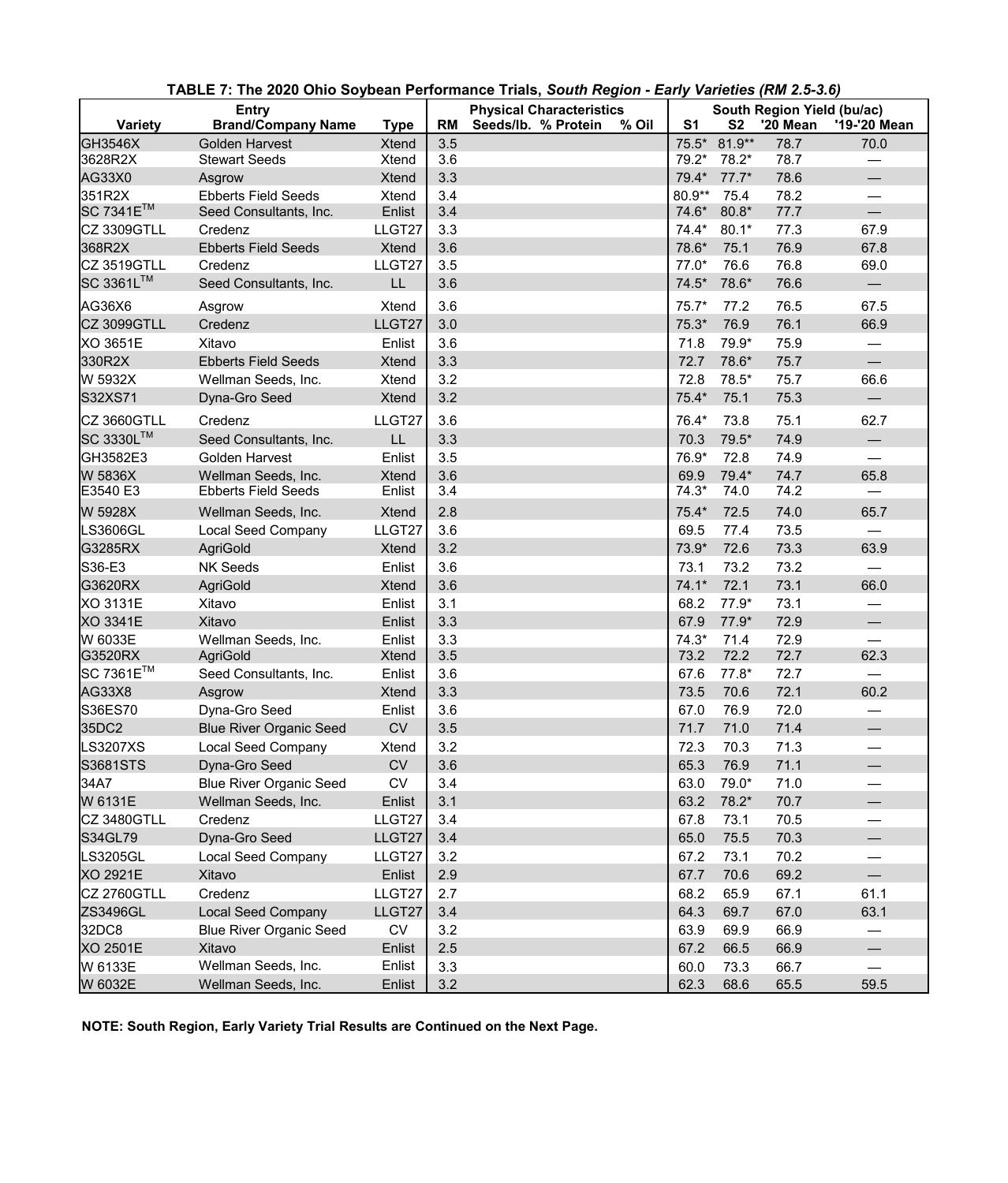|                | <b>CONTINUED FROM PREVIOUS PAGE</b> |             |     |                                 |                           |  |                |                              |      |                       |  |  |  |
|----------------|-------------------------------------|-------------|-----|---------------------------------|---------------------------|--|----------------|------------------------------|------|-----------------------|--|--|--|
| Entry          |                                     |             |     | <b>Physical Characteristics</b> |                           |  |                | South Region Yield (bu/acre) |      |                       |  |  |  |
| <b>Variety</b> | <b>Brand/Company Name</b>           | <b>Type</b> | RM  |                                 | Seeds/lb. % Protein % Oil |  | S <sub>1</sub> | S <sub>2</sub>               |      | '20 Mean '19-'20 Mean |  |  |  |
| ZS2898GL       | <b>Local Seed Company</b>           | LLGT27      | 2.8 |                                 |                           |  | 60.2           | 69.4                         | 64.8 |                       |  |  |  |
| W 6130E        | Wellman Seeds, Inc.                 | Enlist      | 3.0 |                                 |                           |  | 58.5           | 67.5                         | 63.0 |                       |  |  |  |
| W 6928E        | Wellman Seeds, Inc.                 | Enlist      | 2.8 |                                 |                           |  | 54.4           | 69.4                         | 61.9 | 56.3                  |  |  |  |
| LS3005E3       | <b>Local Seed Company</b>           | Enlist      | 3.0 |                                 |                           |  | 55.5           | 65.6                         | 60.6 |                       |  |  |  |
|                |                                     | <b>Min</b>  | 2.5 |                                 |                           |  | 54.4           | 59.8                         |      |                       |  |  |  |
|                |                                     | <b>Max</b>  | 3.6 |                                 |                           |  | 80.9           | 81.9                         |      |                       |  |  |  |
|                |                                     | <b>Mean</b> | 3.3 |                                 |                           |  | 70.2           | 73.3                         |      |                       |  |  |  |
|                |                                     | LSD(0.1)    |     |                                 |                           |  | 7.1            | 4.4                          |      |                       |  |  |  |
|                |                                     | <b>CV</b>   |     |                                 |                           |  | 8.5            | 5.1                          |      |                       |  |  |  |

## **TABLE 7: The 2020 Ohio Soybean Performance Trials,** *South Region - Early Varieties (RM 2.5-3.6) CONTINUED FROM PREVIOUS PAGE*

Note: Min, max, mean, LSD, and CV values include experimental cultivars that were not printed in this publication.

## **TABLE 8: The 2020 Ohio Soybean Performance Trials,** *South Region - Late Varieties (RM 3.7-4.4)*

|                    | <b>Entry</b>               |              |           | <b>Physical Characteristics</b> |                |             | South Region Yield (bu/ac) |                          |
|--------------------|----------------------------|--------------|-----------|---------------------------------|----------------|-------------|----------------------------|--------------------------|
| <b>Variety</b>     | <b>Brand/Company Name</b>  | <b>Type</b>  | <b>RM</b> | Seeds/lb. % Protein % Oil       | S <sub>1</sub> | <b>S2</b>   | '20 Mean                   | '19-'20 Mean             |
| <b>AG42X9</b>      | Asgrow                     | <b>Xtend</b> | 4.2       |                                 | 86.7**         | $84.2*$     | 85.5                       | 76.7                     |
| 4228R2X            | <b>Stewart Seeds</b>       | <b>Xtend</b> | 4.2       |                                 | 85.9*          | $84.2*$     | 85.1                       |                          |
| G3722RX            | <b>AgriGold</b>            | <b>Xtend</b> | 3.7       |                                 |                | 83.2* 84.6* | 83.9                       | 73.4                     |
| <b>LS4299XS</b>    | <b>Local Seed Company</b>  | <b>Xtend</b> | 4.2       |                                 | $82.7*$        | 81.3        | 82.0                       | 72.2                     |
| <b>GH3728X</b>     | <b>Golden Harvest</b>      | <b>Xtend</b> | 3.7       |                                 | 84.9*          | 77.8        | 81.4                       | 74.1                     |
| <b>XO 3861E</b>    | Xitavo                     | Enlist       | 3.8       |                                 | 78.0           | 83.4*       | 80.7                       |                          |
| G3850RX            | <b>AgriGold</b>            | <b>Xtend</b> | 3.8       |                                 | 80.7           | 80.2        | 80.5                       | 70.5                     |
| S37XS89            | Dyna-Gro Seed              | <b>Xtend</b> | 3.7       |                                 | 79.2           | 81.2        | 80.2                       | 75.1                     |
| 3830R2X            | <b>Stewart Seeds</b>       | <b>Xtend</b> | 3.8       |                                 | 78.0           | 81.8        | 79.9                       | 69.5                     |
| 388R2X             | <b>Ebberts Field Seeds</b> | <b>Xtend</b> | 3.8       |                                 | 78.2           | 81.3        | 79.8                       | 71.8                     |
| <b>AG38X8</b>      | Asgrow                     | <b>Xtend</b> | 3.8       |                                 | 79.9           | 79.1        | 79.5                       | 70.3                     |
| AG37X0             | Asgrow                     | <b>Xtend</b> | 3.7       |                                 | 80.5           | 77.2        | 78.9                       |                          |
| <b>LS3976X</b>     | <b>Local Seed Company</b>  | <b>Xtend</b> | 3.9       |                                 | 77.1           | 79.4        | 78.3                       | 74.0                     |
| <b>XO 4371E</b>    | Xitavo                     | Enlist       | 4.3       |                                 | 71.8           | $84.3*$     | 78.1                       |                          |
| S39-E3             | <b>NK Seeds</b>            | Enlist       | 3.9       |                                 | 76.2           | 79.4        | 77.8                       |                          |
| S39GL11            | Dyna-Gro Seed              | LLGT27       | 3.9       |                                 | 70.3           | 85.0**      | 77.7                       | $\overline{\phantom{0}}$ |
| <b>CZ 3930GTLL</b> | Credenz                    | LLGT27       | 3.9       |                                 | 72.3           | 81.9*       | 77.1                       | 73.6                     |
| CZ 4241GTLL        | Credenz                    | LLGT27       | 4.2       |                                 | 72.3           | $81.9*$     | 77.1                       |                          |
| AG37X9             | Asgrow                     | <b>Xtend</b> | 3.7       |                                 | 74.4           | 79.4        | 76.9                       | 69.4                     |
| AG43X0             | Asgrow                     | <b>Xtend</b> | 4.3       |                                 | 78.6           | 75.2        | 76.9                       |                          |
| <b>AG41X8</b>      | Asgrow                     | <b>Xtend</b> | 4.1       |                                 | 78.5           | 74.4        | 76.5                       | 73.1                     |
| SC 7381E™          | Seed Consultants, Inc.     | Enlist       | 3.8       |                                 | 74.3           | 78.5        | 76.4                       |                          |
| E3851 E3           | <b>Ebberts Field Seeds</b> | Enlist       | 3.8       |                                 | 74.4           | 78.1        | 76.3                       |                          |
| CZ 3840GTLL        | Credenz                    | LLGT27       | 3.8       |                                 | 69.7           | $82.2*$     | 76.0                       |                          |
| 40EB22             | <b>Stine Seed Company</b>  | Enlist       | 4.0       |                                 | 71.6           | 79.4        | 75.5                       |                          |
| SC 3399L™          | Seed Consultants, Inc.     | LL           | 3.9       |                                 | 70.1           | 79.8        | 75.0                       | 72.4                     |
| CZ 3750GTLL        | Credenz                    | LLGT27       | 3.7       |                                 | 69.6           | 79.4        | 74.5                       |                          |
| ZS3898E3S          | <b>Local Seed Company</b>  | Enlist       | 3.8       |                                 | 70.6           | 77.7        | 74.2                       | 70.0                     |
| 4029R2X            | <b>Stewart Seeds</b>       | <b>Xtend</b> | 4.0       |                                 | 74.5           | 73.5        | 74.0                       | 70.8                     |
| S41ES80            | Dyna-Gro Seed              | Enlist       | 4.1       |                                 | 72.2           | 75.4        | 73.8                       | —                        |
| S3961STS           | Dyna-Gro Seed              | <b>CV</b>    | 3.9       |                                 | 69.2           | 78.3        | 73.8                       |                          |

**NOTE: South Region, Late Variety Trial Results are Continued on the Next Page.**